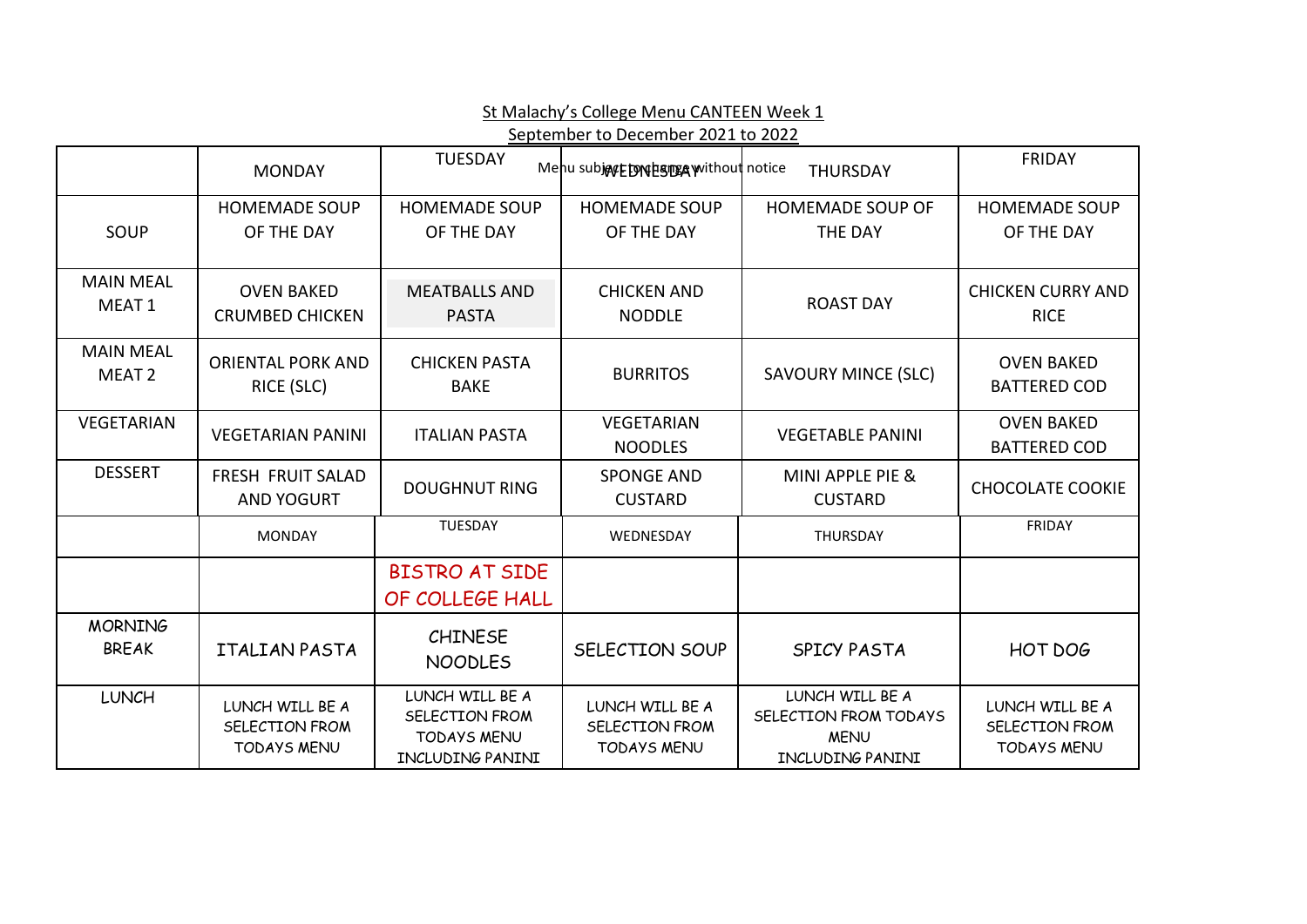### **St Malachy's College Menu CANTEEN Week 2 September to December 2021 to 2022**

|                      | <b>MONDAY</b>                                           | <b>TUESDAY</b>                                                              | Menu subject to clara a war water notice                | <b>THURSDAY</b>                                                          | <b>FRIDAY</b>                                           |
|----------------------|---------------------------------------------------------|-----------------------------------------------------------------------------|---------------------------------------------------------|--------------------------------------------------------------------------|---------------------------------------------------------|
|                      | <b>HOMEMADE SOUP</b>                                    | <b>HOMEMADE SOUP OF</b>                                                     | <b>HOMEMADE SOUP OF</b>                                 | HOMEMADE SOUP OF THE                                                     | <b>HOMEMADE SOUP</b>                                    |
| SOUP                 | OF THE DAY                                              | THE DAY                                                                     | THE DAY                                                 | <b>DAY</b>                                                               | OF THE DAY                                              |
| <b>MAIN MEAL 1</b>   | <b>PORK CURRY AND</b><br><b>RICE</b>                    | <b>BEEF STEW (SLC)</b>                                                      | SHEPHERD'S PIE(SLC)                                     | <b>ROAST OF THE DAY</b>                                                  | <b>CHICKEN CURRY</b>                                    |
| <b>MAIN MEAL 2</b>   | <b>CHICKEN CHOW</b>                                     | <b>MEATBALLS IN</b>                                                         | PASTA BOLOGNAISE                                        | <b>LASAGNE &amp; GARLIC BREAD</b>                                        | PASTA AND                                               |
|                      | <b>MEIN</b>                                             | <b>TOMATO SAUCE</b>                                                         |                                                         |                                                                          | SELECTION OF                                            |
|                      |                                                         |                                                                             |                                                         |                                                                          | <b>SAUCES</b>                                           |
| VEGETARIAN           | <b>VEGETARIAN PASTA</b><br><b>BAKE</b>                  | <b>VEGETARIAN PANINI</b>                                                    | IND SWEET POTATO +                                      | <b>VEGETABLE +BEAN CHILLI</b>                                            | <b>VEGETABLE CURRY</b>                                  |
|                      |                                                         |                                                                             | <b>DHAL PIES</b>                                        |                                                                          |                                                         |
| <b>DESSERT</b>       | <b>CUSTARD AND FRUIT</b>                                | <b>BAKED RICE PUDDING</b>                                                   |                                                         | <b>APPLE TURNOVER AND</b>                                                | <b>CHOCOLATE COOKIE</b>                                 |
|                      |                                                         |                                                                             |                                                         | <b>CUSTARD</b>                                                           |                                                         |
|                      | <b>MONDAY</b>                                           | <b>TUESDAY</b>                                                              | WEDNESDAY                                               | THURSDAY                                                                 | <b>FRIDAY</b>                                           |
|                      |                                                         | <b>BISTRO AT SIDE OF</b><br><b>COLLEGE HALL</b>                             |                                                         |                                                                          |                                                         |
| <b>MORNING BREAK</b> |                                                         |                                                                             |                                                         |                                                                          |                                                         |
|                      | <b>BEANY PASTA</b>                                      | CHINESE NOODLES                                                             | <b>BACON NOODLE POT</b>                                 | PASTA IN BBQ SAUCE                                                       | HOT DOG                                                 |
| <b>LUNCH</b>         | LUNCH WILL BE A<br>SELECTION FROM<br><b>TODAYS MENU</b> | LUNCH WILL BE A<br>SELECTION FROM<br><b>TODAYS MENU</b><br>INCLUDING PANINI | LUNCH WILL BE A<br>SELECTION FROM<br><b>TODAYS MENU</b> | LUNCH WILL BE A SELECTION<br><b>FROM TODAYS MENU</b><br>INCLUDING PANINI | LUNCH WILL BE A<br>SELECTION FROM<br><b>TODAYS MENU</b> |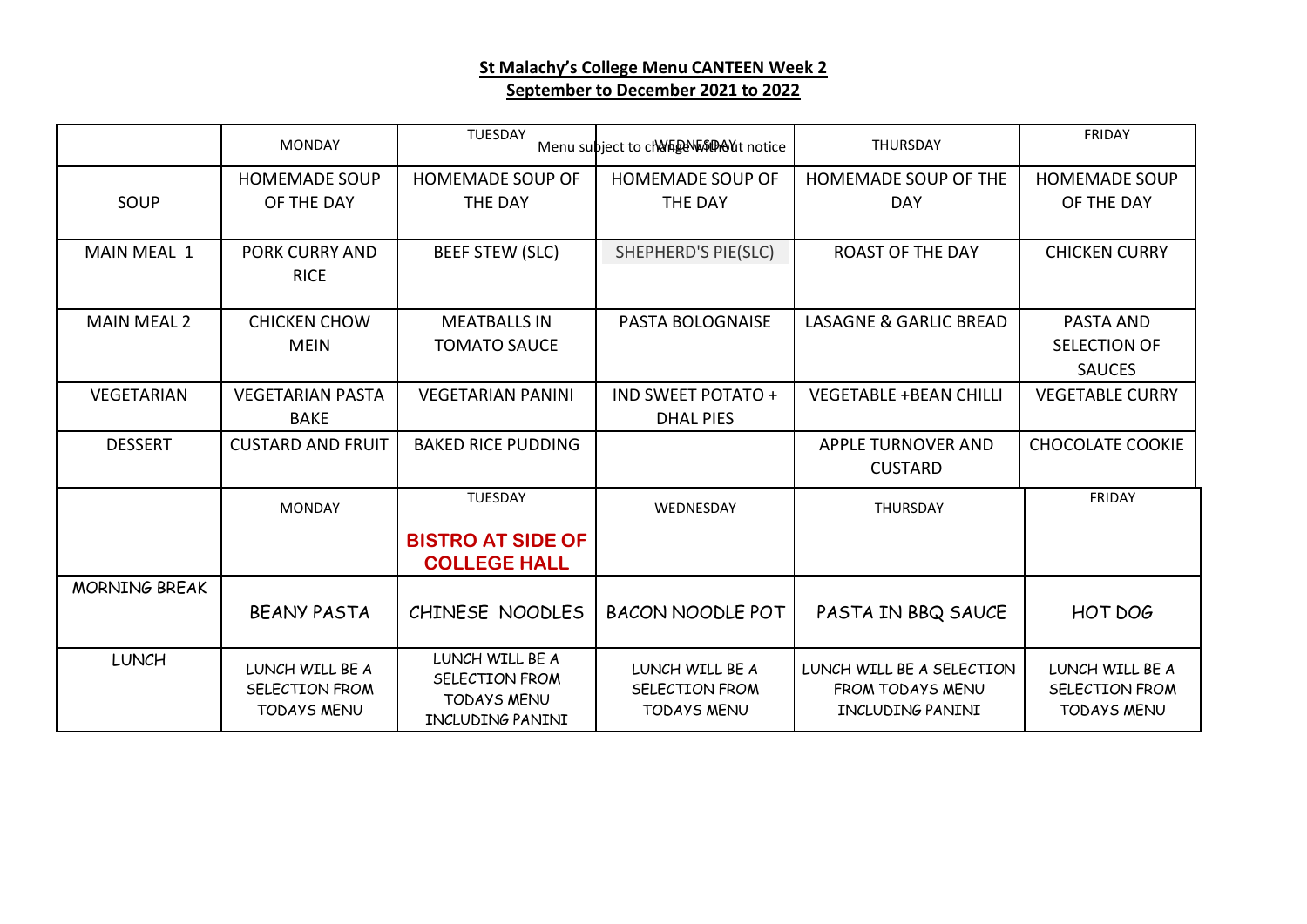

#### **St Malachy's College Menu CANTEEN Week 3**

**September to December 2020 to 2021**

|                                         | <b>MONDAY</b>                                           | <b>TUESDAY</b>                                                              | WEDNESDAY                                               | THURSDAY<br><b>ROAST DAY</b>                                                | FRIDAY                                                  |
|-----------------------------------------|---------------------------------------------------------|-----------------------------------------------------------------------------|---------------------------------------------------------|-----------------------------------------------------------------------------|---------------------------------------------------------|
| SOUP                                    | <b>HOMEMADE SOUP OF</b><br>THE DAY                      | <b>HOMEMADE SOUP OF</b><br>THE DAY                                          | <b>HOMEMADE SOUP OF</b><br><b>THE DAY</b>               | <b>HOMEMADE SOUP OF</b><br>THE DAY                                          | <b>HOMEMADE SOUP OF</b><br>THE DAY                      |
| <b>MAIN MEAL MEAT</b><br>1              | PIE OF THE WEEK                                         | <b>CHICKEN BURGER</b>                                                       | <b>CHINESE BEEF STIR FRY</b><br>(SLC)                   | <b>ROAST OF THE DAY</b>                                                     | <b>CHICKEN CURRY &amp;</b><br><b>RICE</b>               |
| <b>MAIN MEAL MEAT</b><br>$\overline{2}$ | PEPPERED CHICKEN                                        | <b>ITALIAN STYLE CHICKEN</b><br><b>PASTA</b>                                | <b>CHICKEN AND RICE</b>                                 | <b>CHILLI CHICKEN</b>                                                       | <b>BREADED FISH FILLETS</b>                             |
| VEGETARIAN                              | <b>VEGETARIAN PANINI</b>                                | <b>VEG AND CHEESE PASTA</b><br><b>BAKE</b>                                  | <b>VEGETARIAN PANINI</b>                                | <b>BLACK BEAN CHILLI</b>                                                    | <b>VEGETABLE KIEV</b>                                   |
| <b>DESSERT</b>                          | <b>APPLE CRUNCH AND</b><br><b>CUSTARD</b>               | <b>SPONGE MUFFIN AND</b><br><b>FRUIT</b>                                    | <b>WATER MELON</b>                                      | <b>CHOCOLATE FRUIT</b><br><b>CRACKNEL (SLC)</b>                             | <b>DANISH WAFFLE</b>                                    |
|                                         | <b>MONDAY</b>                                           | TUESDAY                                                                     | WEDNESDAY                                               | THURSDAY                                                                    | <b>FRIDAY</b>                                           |
|                                         |                                                         | <b>BISTRO AT SIDE OF</b><br><b>COLLEGE HALL</b>                             |                                                         |                                                                             |                                                         |
| <b>MORNING BREAK</b>                    | <b>ITALIAN PASTA</b>                                    | CHINESE NOODLES                                                             | SELECTION SOUP                                          | PASTA IN PIRI PIRI<br><b>SAUCE</b>                                          | HOT DOG                                                 |
| <b>LUNCH</b>                            | LUNCH WILL BE A<br>SELECTION FROM<br><b>TODAYS MENU</b> | LUNCH WILL BE A<br>SELECTION FROM TODAYS<br><b>MENU</b><br>INCLUDING PANINI | LUNCH WILL BE A<br>SELECTION FROM TODAYS<br><b>MENU</b> | LUNCH WILL BE A<br>SELECTION FROM<br><b>TODAYS MENU</b><br>INCLUDING PANINI | LUNCH WILL BE A<br>SELECTION FROM<br><b>TODAYS MENU</b> |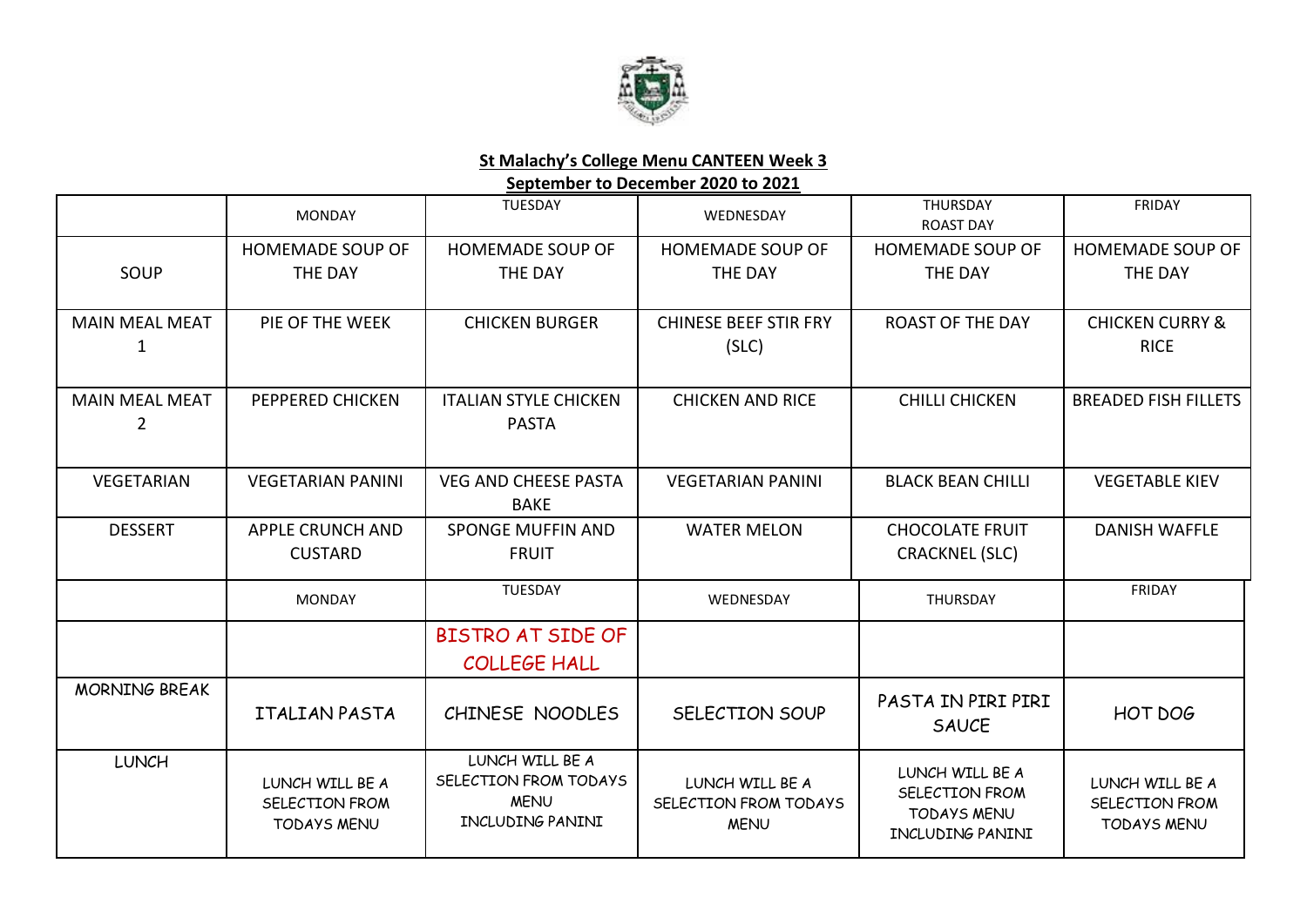### **St Malachy's College Menu CANTEEN Week 4**

#### **September to December 2021 to 2022**

|                       | <b>MONDAY</b>                                                                                 | <b>TUESDAY</b>                                                                      | WEDNESDAY                                                                              | <b>THURSDAY</b>                                                                        | <b>FRIDAY</b>                                                                          |
|-----------------------|-----------------------------------------------------------------------------------------------|-------------------------------------------------------------------------------------|----------------------------------------------------------------------------------------|----------------------------------------------------------------------------------------|----------------------------------------------------------------------------------------|
| SOUP                  | Homemade Soup of the<br>Day<br>SEE SOUPS AVAILABLE THROUGHOUT THE YEAR<br><b>FOR EXAMPLES</b> | Homemade Soup of the Day<br>SEE SOUPS AVAILABLE THROUGHOUT THE YEAR FOR<br>EXAMPLES | Homemade Soup of<br>the Day<br>SEE SOUPS AVAILABLE THROUGHOUT THE<br>YEAR FOR EXAMPLES | Homemade Soup of<br>the Day<br>SEE SOUPS AVAILABLE THROUGHOUT THE<br>YEAR FOR EXAMPLES | Homemade Soup of<br>the Day<br>SEE SOUPS AVAILABLE THROUGHOUT THE<br>YEAR FOR EXAMPLES |
| <b>MAIN MEAL MEAT</b> | <b>SOUTHERN STYLE</b><br><b>CHICKEN</b>                                                       | <b>CHILLI CON CARNE AND</b><br>RICE (SLC)                                           | <b>STEAK BURGER</b>                                                                    | <b>CHICKEN GOUJONS</b>                                                                 | <b>CHICKEN CURRY</b>                                                                   |
| <b>MAIN MEAL MEAT</b> | NOODLES WITH STIR FRY<br><b>VEGETABLES</b>                                                    | <b>CHICKEN PASTA BAKE</b>                                                           | <b>HOT AND SPICY</b><br><b>CHICKEN</b>                                                 | <b>BEEF STEW</b> (SLC)                                                                 | <b>BATTERED FISH</b>                                                                   |
| VEGETARIAN            | <b>SPICY BEAN BURGER</b>                                                                      | <b>QUORN HOT AND SPICY</b><br><b>BURGER</b>                                         | <b>VEGETABLE LASAGNE</b>                                                               | <b>VEGETARIAN PANINI</b>                                                               | <b>BATTERED FISH</b>                                                                   |
| <b>DESSERT</b>        | <b>BANANA CAKE (SLC)</b>                                                                      | <b>FRESH FRUIT SALAD AND</b><br><b>FLAVOURED CUSTARD</b>                            | <b>APPLE CRUMBLE</b>                                                                   | <b>FRUIT SPONGE</b>                                                                    | <b>CHOCOLATE COOKIE</b>                                                                |
|                       | <b>MONDAY</b>                                                                                 | TUESDAY<br>No red meat day                                                          | WEDNESDAY                                                                              | THURSDAY                                                                               | FRIDAY<br>No red meat day                                                              |
|                       |                                                                                               | BISTRO AT SIDE OF<br>COLLEGE HALL                                                   |                                                                                        |                                                                                        |                                                                                        |
| <b>MORNING BREAK</b>  | PASTA & TIKKA SAUCE                                                                           | NOODLES IN SWEET<br>AND SOUR SAUCE                                                  | NOODLES IN CURRY<br><b>SAUCE</b>                                                       | <b>SPICY PASTA</b>                                                                     | HOT DOG                                                                                |
| <b>LUNCH</b>          | LUNCH WILL BE A<br>SELECTION FROM TODAYS<br><b>MENU</b>                                       | LUNCH WILL BE A SELECTION<br>FROM TODAYS MENU<br>INCLUDING PANINI                   | LUNCH WILL BE A<br>SELECTION FROM<br><b>TODAYS MENU</b>                                | LUNCH WILL BE A<br>SELECTION FROM<br><b>TODAYS MENU</b><br>INCLUDING PANINI            | LUNCH WILL BE A<br>SELECTION FROM<br><b>TODAYS MENU</b>                                |

Menu subject to change without notice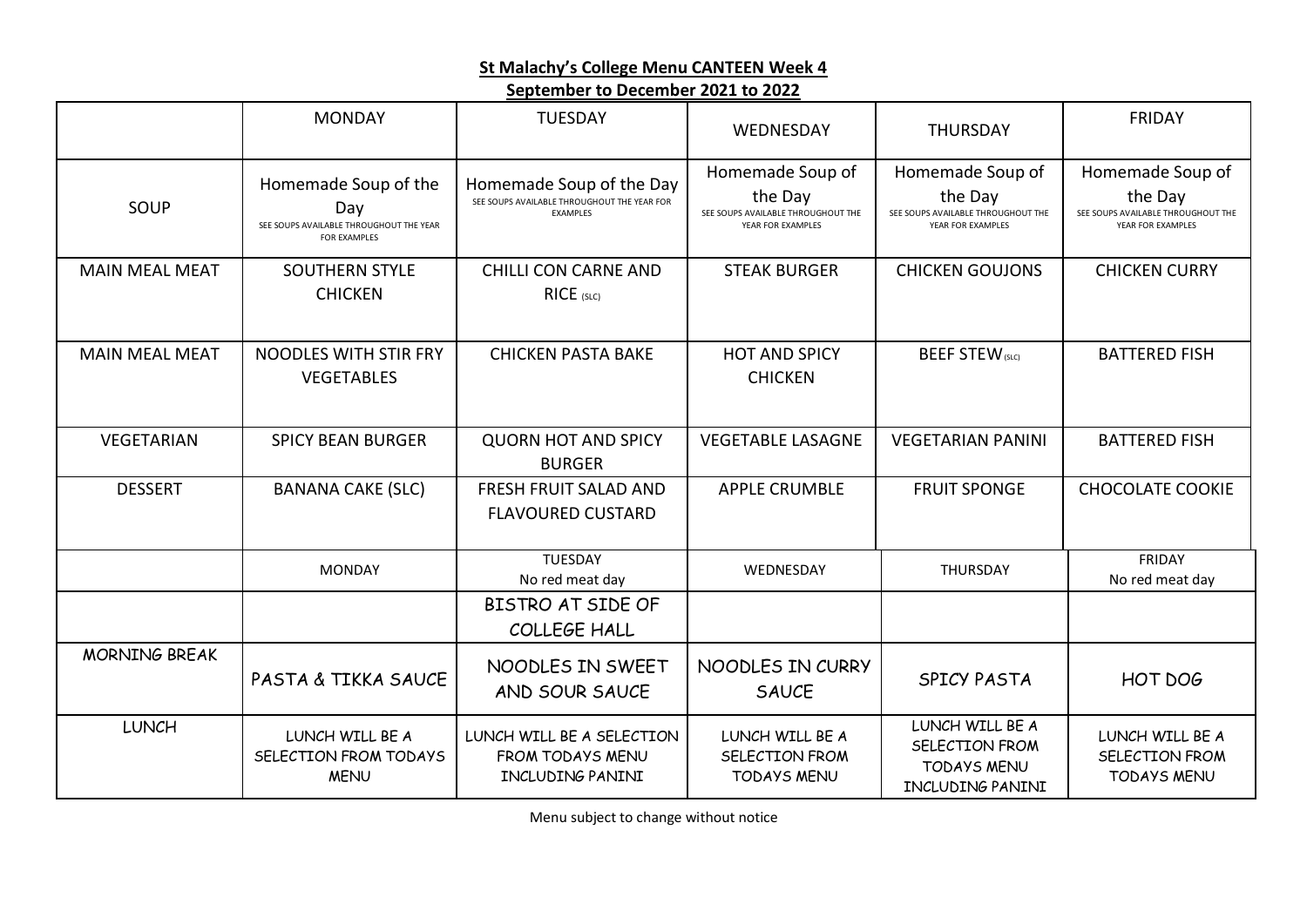# **ALL ABOVE AVAILABLE WITH THE FOLLOWING**

| <b>VEGETABLES</b> | SEASONAL VEGETABLES                                  |                   | SEASONAL VEGETABLES   SEASONAL VEGETABLES | SEASONAL VEGETABLES   SEASONAL VEGETABLES |              |  |
|-------------------|------------------------------------------------------|-------------------|-------------------------------------------|-------------------------------------------|--------------|--|
| <b>POTATO</b>     | <b>RICE</b>                                          | SEASONAL POTATOES | <b>PASTA</b>                              | CREAMED POTATOES                          | CHIPS & RICE |  |
| ALL DAY           | Variety of Sandwiches / Pasta Salads/ Breads         |                   |                                           |                                           |              |  |
|                   | Choice of Cold Drinks inc Milk/ Fresh fruit/ Yogurts |                   |                                           |                                           |              |  |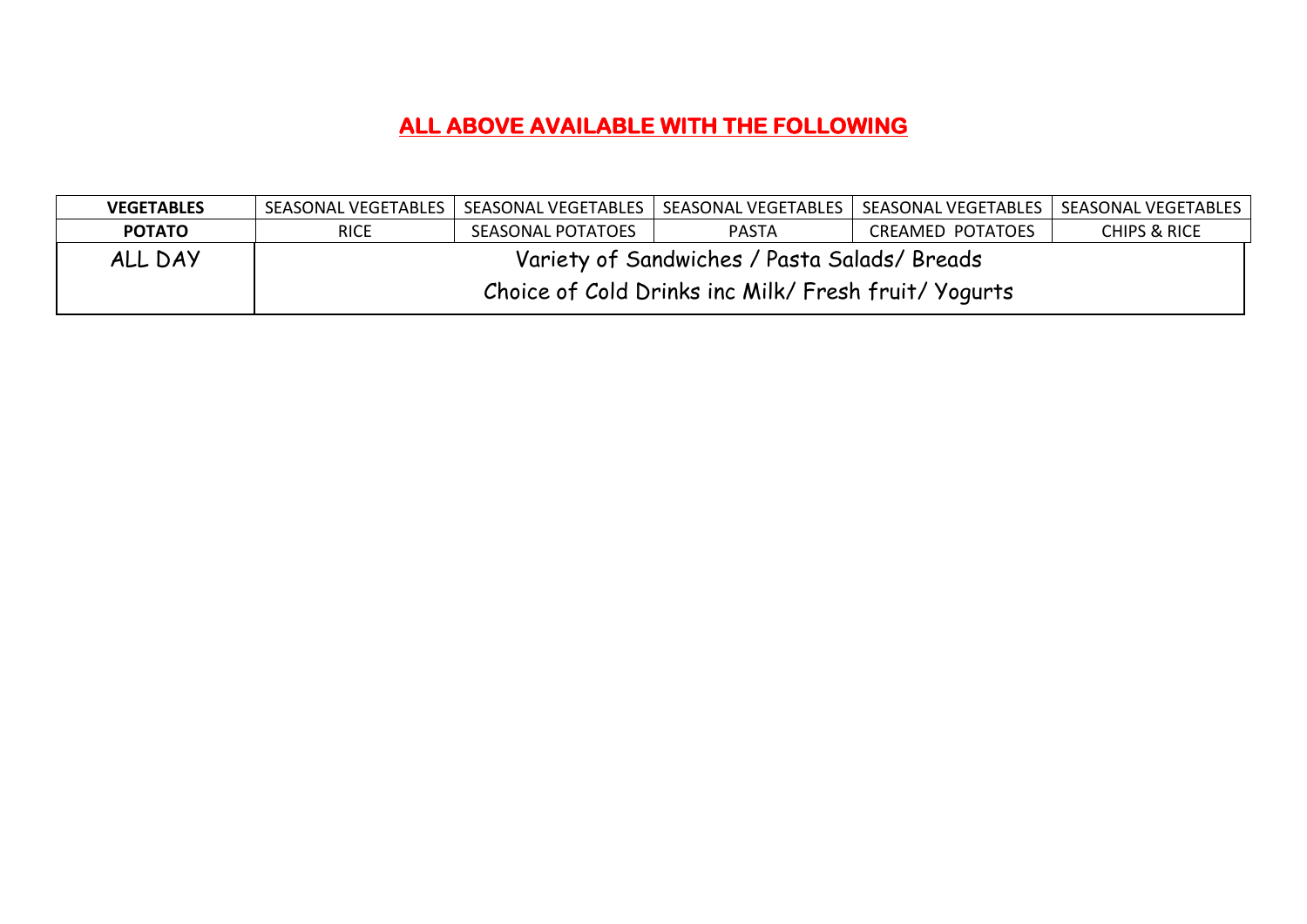## **SOUPS AVAILABLE THROUGHOUT THE YEAR 2021 to 2022**

CHICKEN AND SWEETCORN Recipe Chicken Bouillon (*Rich Sauces* palm oil, chicken Flavour Enhancer: monosodium glutamate, hydrolysed **soya** protein , rapeseed oil, onion, carrot, **CELERY**) Pieces of cooked chicken, sweetcorn nibs.

SCOTCH BROTH Recipe Chicken Bouillon (*Rich Sauces* palm oil, chicken Flavour Enhancer: monosodium glutamate, hydrolysed **SOYA** protein , rapeseed oil, onion, carrot, **CELERY) (**Buchannan's Soup Mix :-Pearl Barley, Red split lentils, Green split peas< yellow split peas **GLUTEN)**

CHICKEN NOODLE Recipe Chicken Bouillon (*Rich Sauces* palm oil, chicken Flavour Enhancer: monosodium glutamate, hydrolysed **SOYA** protein , rapeseed oil, onion, carrot, **CELERY)** Pieces of cooked chicken (Noodles **WHEAT (GLUTEN**) Flour (With Vitamin B1, Niacin, Calcium And Iron), Salt, Natural Colour (Mixed Carotenes And Paprika), Acidity Regulators (Sodium Carbonate, Potassium Carbonate, Citric Acid). For Allergens See Ingredients In Bold.)

CREAM OF CHICKEN Recipe Chicken Bouillon (*Rich Sauces* palm oil, chicken Flavour Enhancer: monosodium glutamate,

hydrolysed **soya** protein , rapeseed oil, onion, carrot, **CELERY)** Pieces of cooked chicken and **MILK**

CREAMY VEGETABLE SOUP Recipe Vegetable Bouillon ( Rich Sauces Salt, Palm Oil, Flavour Enhancers: Monosodium Glutamate, Disodium 5'-ribonucleotides; Vegetables (11%) (Onion, Carrot**, CELERY,** Tomato, Red Pepper), Flavouring (**SOYA),** Yeast Extract, Sugar, Rapeseed Oil, Herbs, Spices.) Vegtables :- Mixed Vegetables (100%) (Leeks, Carrot, Herb Celery, Parsley) **MILK**

LEEK AND POTATO RECIPE :- Vegetable Bouillon (Rich Sauces Salt, Palm Oil, Flavour Enhancers: Monosodium Glutamate, Disodium 5'-ribonucleotides; Vegetables (11%) (Onion, Carrot**, CELERY,** Tomato, Red Pepper), Flavouring (**SOYA),** Yeast Extract, Sugar, Rapeseed Oil, Herbs, Spices.) Fresh leeks and Fresh Potato **MILK**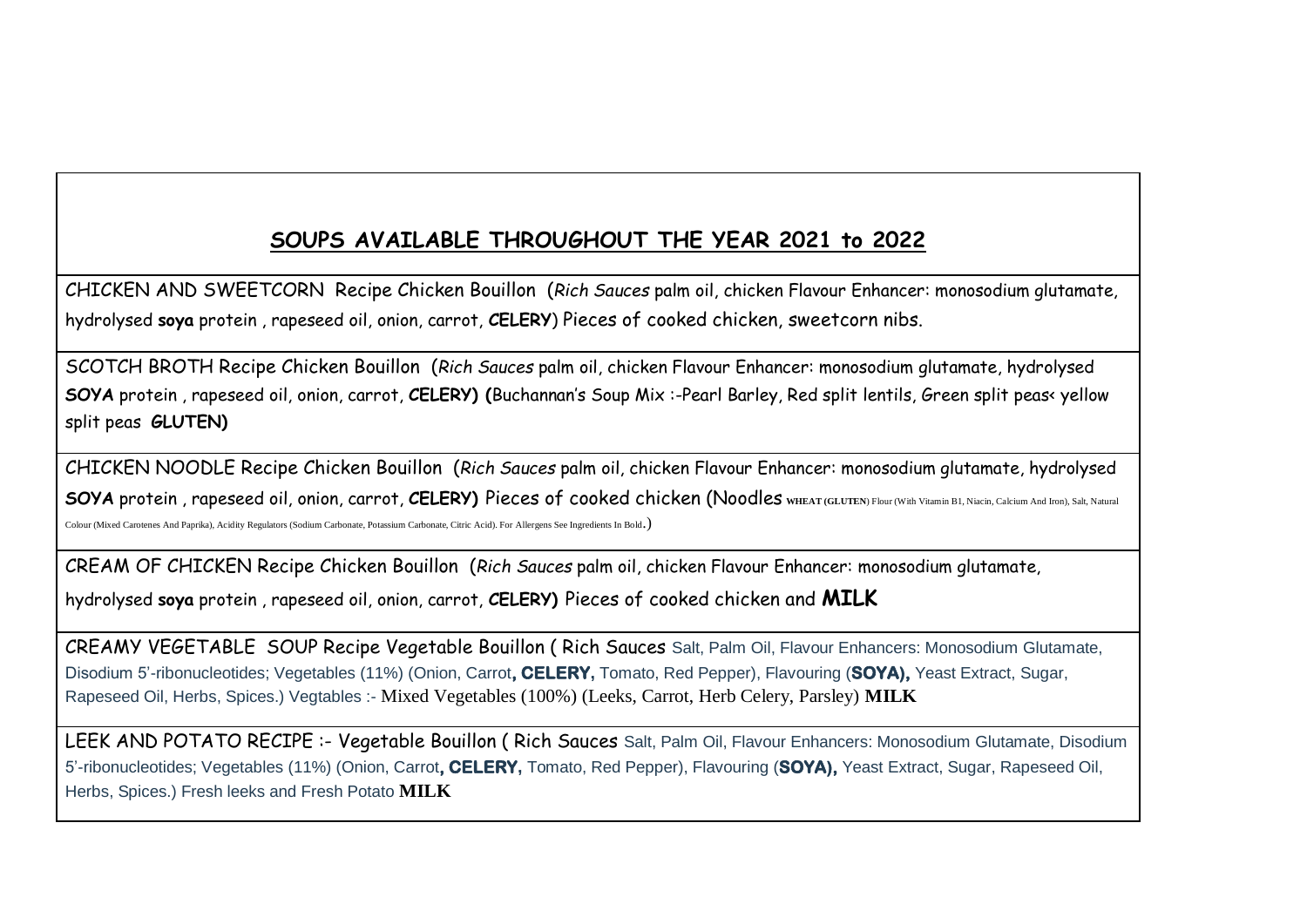TOMATO SOUP RECIPE Vegetable Bouillon ( Rich Sauces Salt, Palm Oil, Flavour Enhancers: Monosodium Glutamate, Disodium 5' ribonucleotides; Vegetables (11%) (Onion, Carrot**, CELERY,** Tomato, Red Pepper), Flavouring (**SOYA),** Yeast Extract, Sugar, Rapeseed Oil, Herbs, Spices.) TINNED TOMATOS Tomatoes, Tomato Juice, Acidity Regulator (Citric Acid). AND TOMATO PASTE

SWEET POTATO AND LENTIL RECIPE Vegetable Bouillon ( Rich Sauces Salt, Palm Oil, Flavour Enhancers: Monosodium Glutamate, Disodium 5'-ribonucleotides; Vegetables (11%) (Onion, Carrot**, CELERY,** Tomato, Red Pepper), Flavouring (**SOYA),** Yeast Extract, Sugar, Rapeseed Oil, Herbs, Spices.) GARLIC, CARROT, ONION ,TOMATO PASTE RED SPLIT LENTIL

VEGETABLE SOUP Recipe Vegetable Bouillon ( Rich Sauces Salt, Palm Oil, Flavour Enhancers: Monosodium Glutamate, Disodium 5' ribonucleotides; Vegetables (11%) (Onion, Carrot**, CELERY,** Tomato, Red Pepper), Flavouring (**SOYA),** Yeast Extract, Sugar, Rapeseed Oil, Herbs, Spices.) Vegtables :- Mixed Vegetables (100%) (Leeks, Carrot, Herb Celery, Parsley)

LENTIL AND BACON :- Recipe Chicken Bouillon (*Rich Sauces* palm oil, chicken Flavour Enhancer: monosodium glutamate, hydrolysed **soya** protein , rapeseed oil, onion, carrot, **CELERY** DICED BACON, RED SPLIT LENTILS

CURRIED PARSNIP AND APPLE :- Recipe Vegetable Bouillon ( Rich Sauces Salt, Palm Oil, Flavour Enhancers: Monosodium Glutamate, Disodium 5'-ribonucleotides; Vegetables (11%) (Onion, Carrot**, CELERY,** Tomato, Red Pepper), Flavouring (**SOYA),** Yeast Extract, Sugar, Rapeseed Oil, Herbs, Spices.) Pureed Parsinps and diced apples

VEGETABLE AND HAM Recipe Vegetable Bouillon ( Rich Sauces Salt, Palm Oil, Flavour Enhancers: Monosodium Glutamate, Disodium 5'-ribonucleotides; Vegetables (11%) (Onion, Carrot**, CELERY,** Tomato, Red Pepper), Flavouring (**SOYA),** Yeast Extract, Sugar, Rapeseed Oil, Herbs, Spices.) Diced ham :- Pork 80%, Water, Starch, Salt, Spices, Stabiliser (E450), Dextrose, Flavour Enhancer (E621), Antioxidant (E300), Preservative (E250)